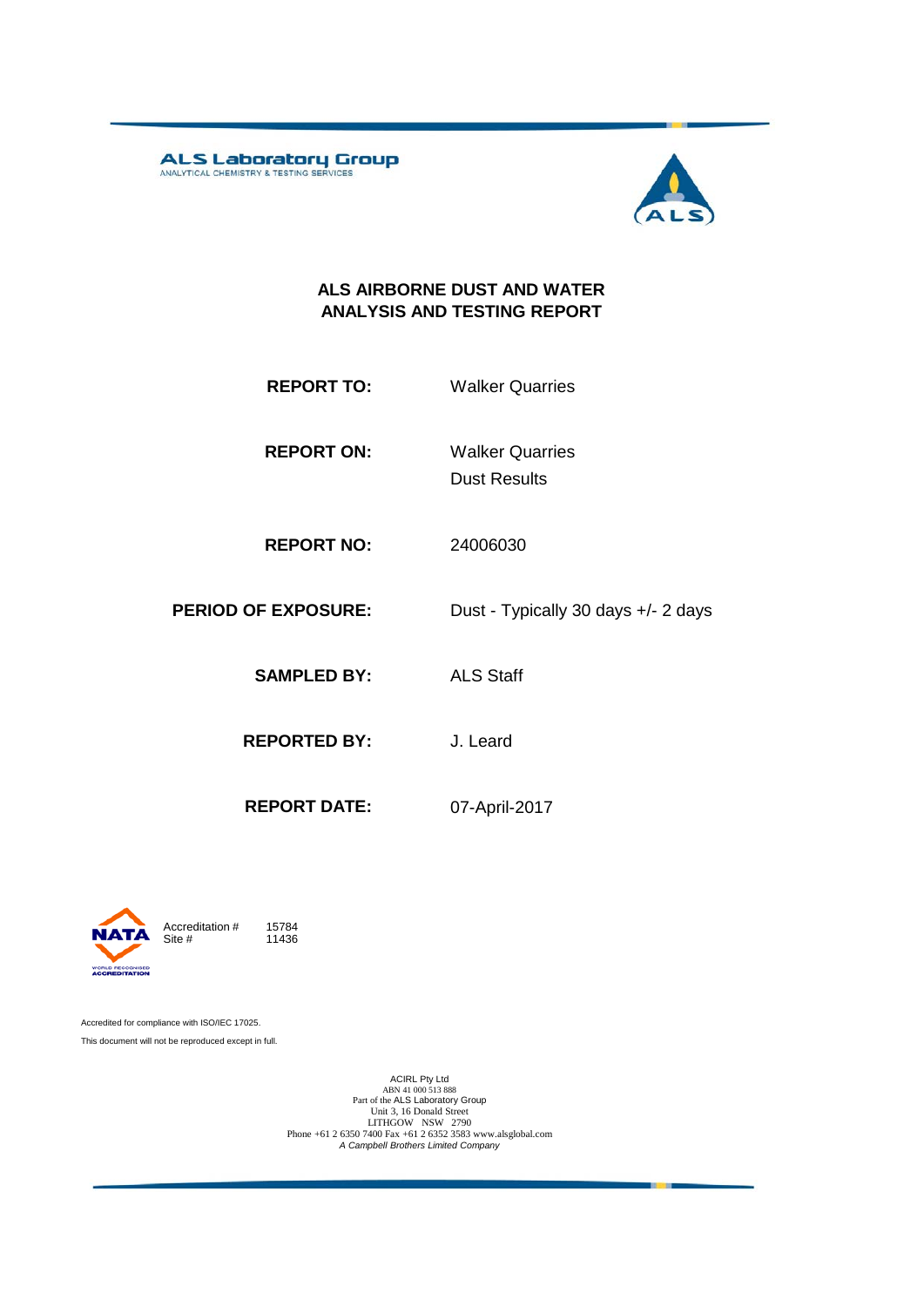# **ALS AIRBORNE DUST ANALYSIS AND TESTING REPORT**



## **WALKER QUARRY**

Month Apr-17<br>Date Replaced 2/03/2017 Date Replaced 2/03/2017<br>Date Collected 3/04/2017 Date Collected

### **DUST DEPOSITION RESULTS**

(g/m²/month)

| GAUGE NO.   | INSOLUBLE SOLIDS | *COMBUSTIBLE MATTER |     |
|-------------|------------------|---------------------|-----|
| <b>DG#1</b> |                  |                     |     |
| <b>DG#2</b> | 0.3              | 0.1                 | 0.2 |
| <b>DG#3</b> | 0.3              | 0.1                 | 0.2 |
| <b>DG#4</b> | 1.6              | 0.5                 | 1.1 |

No. of days exposed: 32

\* Result Calculated \*\* Incombustible Matter Analysed in accordance with AS3580.10.1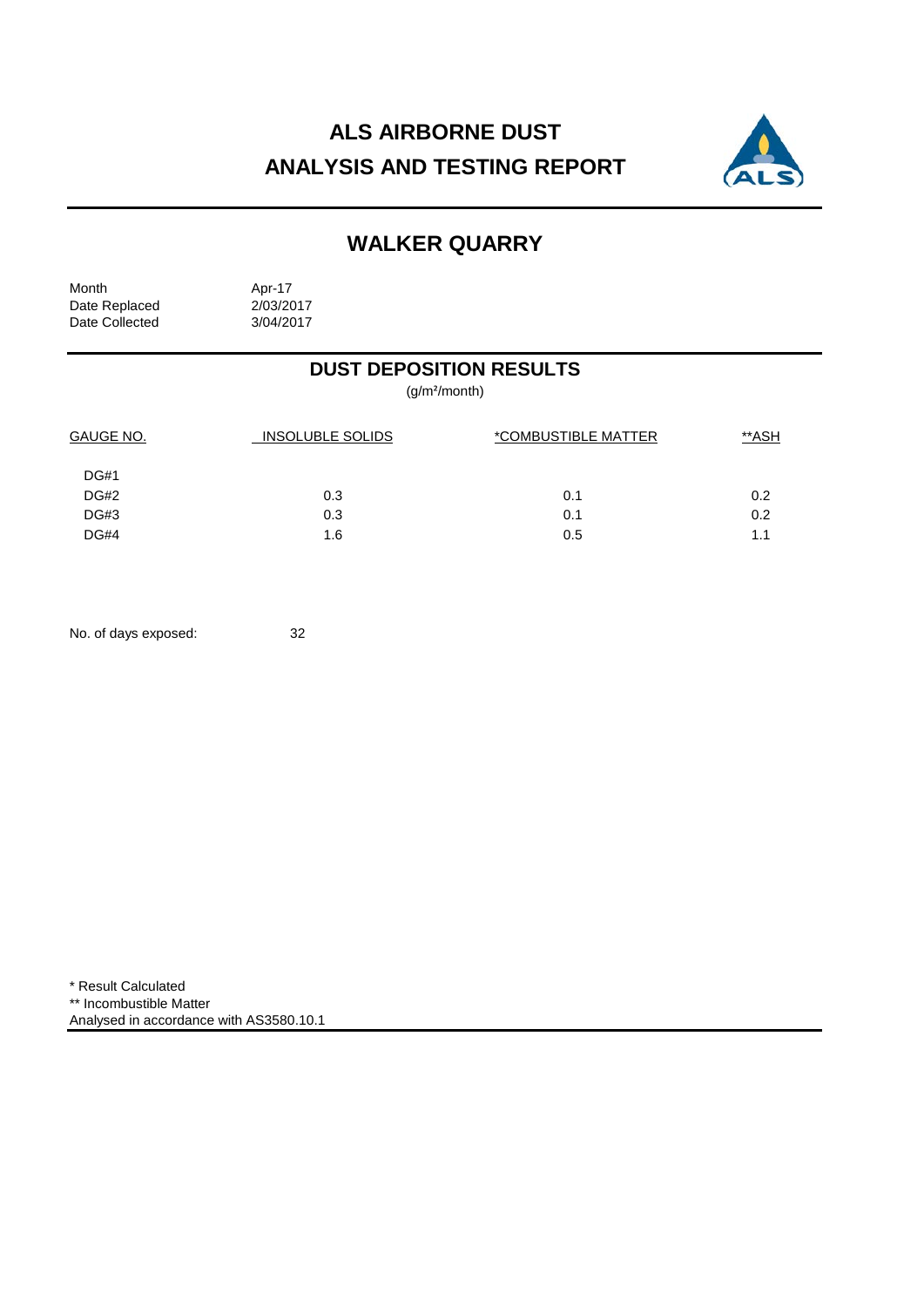# **ALS AIRBORNE DUST ANALYSIS AND TESTING REPORT**



### **WALKER QUARRY**

| Month          | Apr-17    |
|----------------|-----------|
| Date Replaced  | 2/03/2017 |
| Date Collected | 3/04/2017 |

#### **DUST GAUGE OBSERVATION**

| <b>GAUGE</b> | <b>ANALYSIS OBSERVATIONS</b>                              |  |  |
|--------------|-----------------------------------------------------------|--|--|
| <b>DG#1</b>  | <b>Broken Bottle</b>                                      |  |  |
| DG#2         | Clear, insects, fine brown dust & coarse brown dust       |  |  |
| DG#3         | Clear, insects, fine brown dust & coarse brown dust       |  |  |
| <b>DG#4</b>  | Clear, insects, fine brown dust & coarse brown/black dust |  |  |